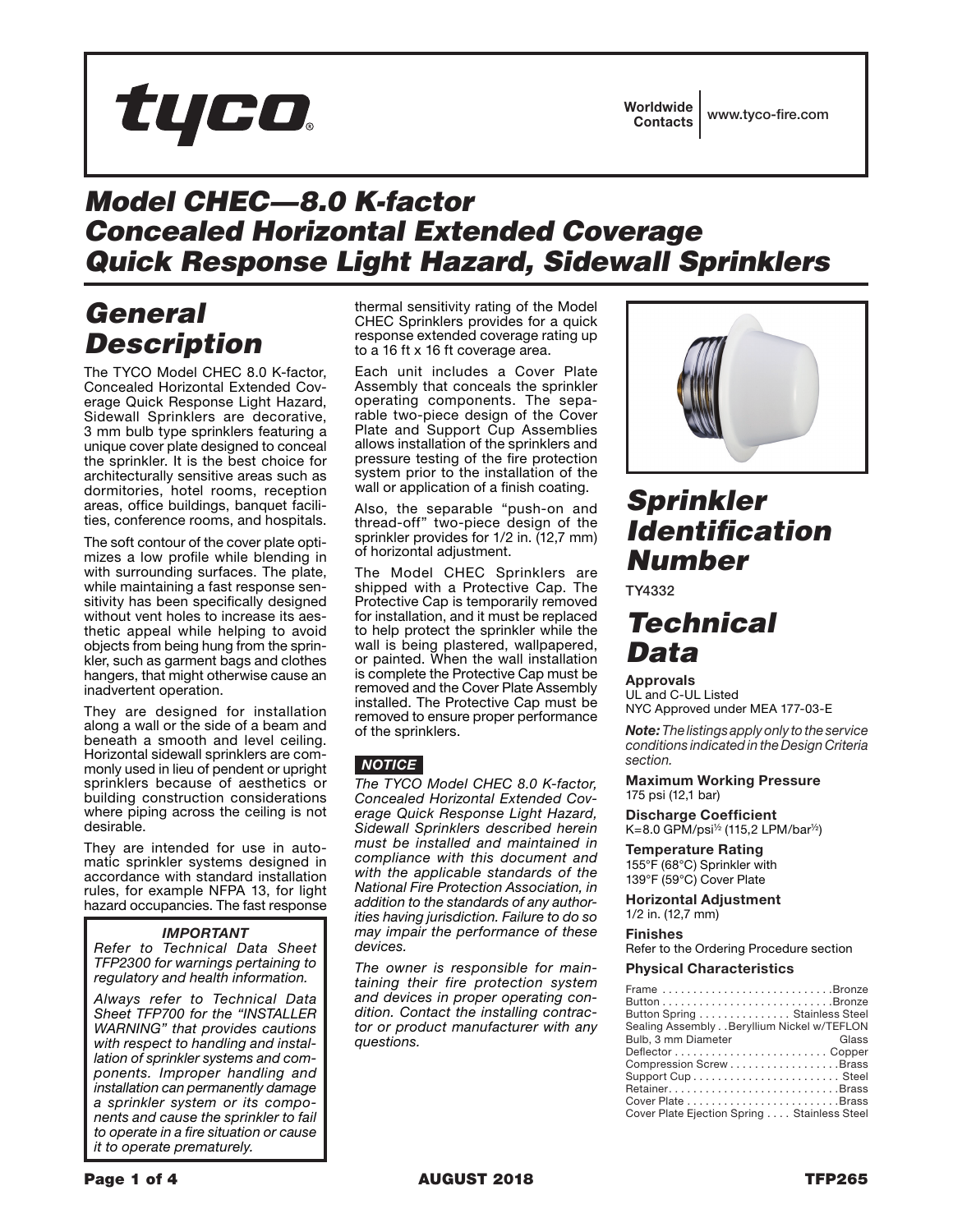TFP265 Page 2 of 4



| Response<br>Rating | Coverage<br>Area <sup>1</sup><br>Ft x Ft $(m x m)$ | <b>Minimum</b><br>Flow <sup>2</sup><br><b>GPM (LPM)</b> | <b>Minimum</b><br>Pressure <sup>2</sup><br>PSI (bar) | Deflector-To-Ceiling<br>Distance <sup>3</sup><br>In. (mm) | Sprinkler<br>Temperature<br>Rating, <sup>o</sup> F | Lateral<br><b>Minimum</b><br>Spacing <sup>4</sup><br>$Ft.$ (m) |
|--------------------|----------------------------------------------------|---------------------------------------------------------|------------------------------------------------------|-----------------------------------------------------------|----------------------------------------------------|----------------------------------------------------------------|
| Quick              | $16 \times 14 (4.9 \times 4.3)$                    | 26 (98)                                                 | 10.6(0.73)                                           | 4 to 12 (100 to 300)                                      | 155                                                | 10(3,1)                                                        |
| Quick              | $16 \times 16 (4.9 \times 4.9)$                    | 26 (98)                                                 | 10.6(0.73)                                           | 4 to 12 (100 to 300)                                      | 155                                                | 10(3,1)                                                        |

**NOTES** 

1. Backwall (where sprinkler is located) by sidewall (length of throw).<br>2. Requirement is based on minimum flow in GPM from each sprinkle

2. Requirement is based on minimum flow in GPM from each sprinkler. The indicated residual pressures are based on the nominal K-factor.

3. The centerline of the sprinkler waterway is located 7/16 in. (11,1 mm) below the deflector (Ref. Figure 2).

4. Minimum spacing is for lateral distance between sprinklers located along a single wall. Otherwise adjacent sprinklers (i.e., sidewall sprinklers on an adjacent wall, on an opposite wall, or pendent sprinklers) must be located outside of the maximum listed protection area of the extended coverage sidewall sprinkler being utilized.

*TABLE A*

*UL AND C-UL LISTING COVERAGE AND FLOW RATE CRITERIA*

# *Operation*

When exposed to heat from a fire, the Cover Plate, which is soldered to the Retainer at three points, falls away to expose the Sprinkler Assembly. The glass bulb contains a fluid that expands when exposed to heat. When the rated temperature is reached, the fluid expands sufficiently to shatter the glass bulb, activating the sprinkler and allowing water to flow.

# *Design Criteria*

The TYCO Model CHEC 8.0 K-factor, Concealed Horizontal Extended Coverage Quick Response Light Hazard, Sidewall Sprinklers are UL and C-UL Listed for use in light hazard occupancies, using the design criteria in Table A, in addition to the requirements specified in the current NFPA 13 for extended coverage sidewall sprinklers.

The Model CHEC Sprinklers are only listed and approved with the Model CHEC Cover Plates having a factory applied finish.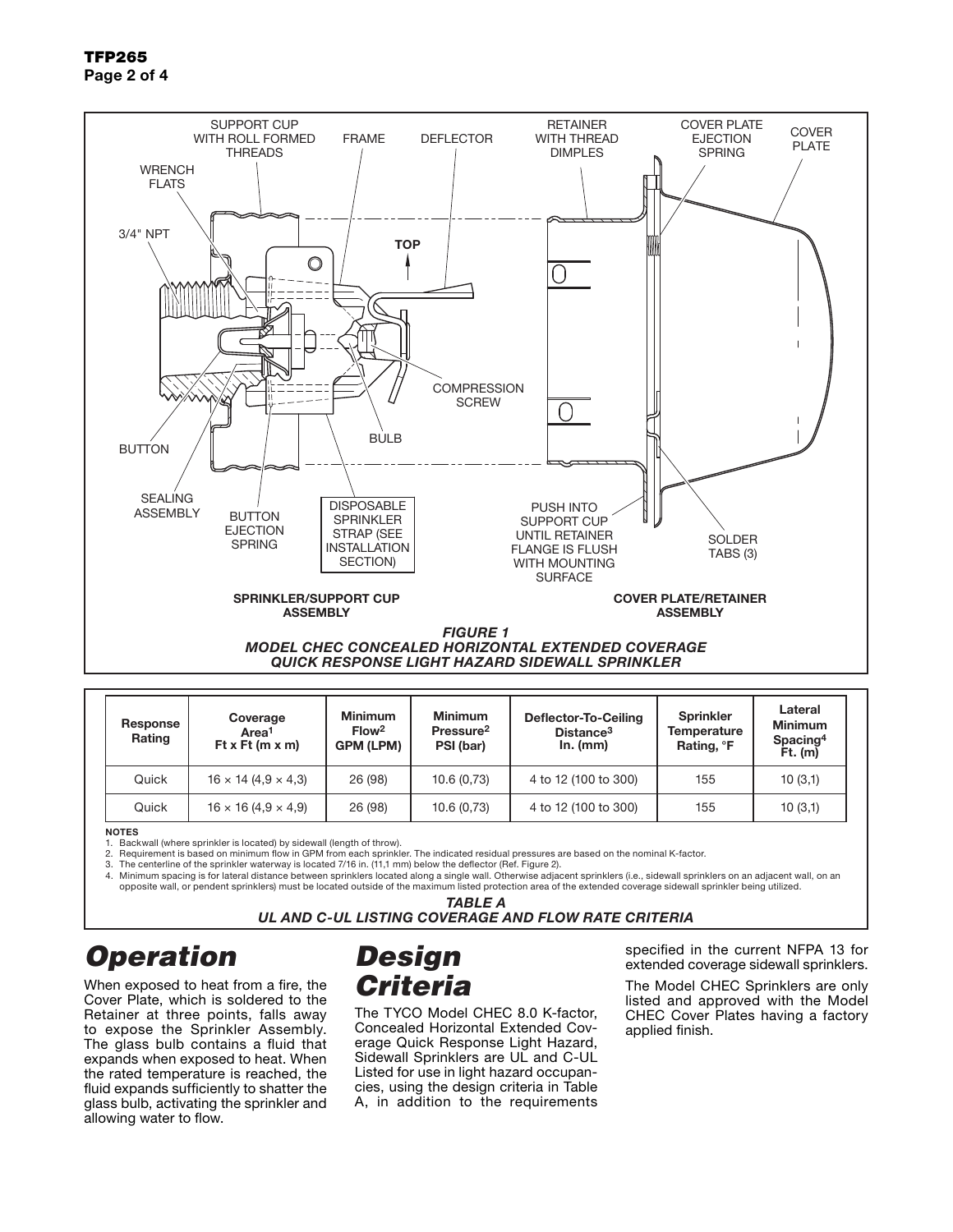### TFP265 Page 3 of 4



## *Installation*

The TYCO Model CHEC 8.0 K-factor, Concealed Horizontal Extended Coverage Quick Response Light Hazard, Sidewall Sprinklers must be installed in accordance with this section.

#### General Instructions

Do not install any bulb type sprinkler if the bulb is cracked or there is a loss of liquid from the bulb. With the sprinkler held horizontally, a small air bubble should be present. The diameter of the air bubble is approximately 1/16 in. (1,6 mm).

A 3/4 in. NPT sprinkler joint should be obtained with a minimum to maximum torque of 10 to 20 lb-ft (13,4 to 26,8 N·m). Higher levels of torque may distort the sprinkler inlet with consequent leakage or impairment of the sprinkler.

Do not attempt to compensate for insufficient adjustment in the Sprinkler Assembly by under-or over-tightening the Sprinkler/Support Cup Assembly. Readjust the position of the sprinkler fitting to suit.

To install the Model CHEC Sprinklers, complete the following steps:

Step 1. The sprinkler must only be installed with its centerline perpendicular to the back wall and parallel to the ceiling. Face the word "Top" on the deflector towards the ceiling.

Step 2. Remove the Protective Cap.

### *NOTICE*

*Do not remove the Sprinkler Strap (Figure 1) until the sprinkler system is to be placed in service.*

Step 3. With pipe thread sealant applied to the pipe threads, handtighten the sprinkler into the sprinkler fitting.

Step 4. Wrench tighten the sprinkler using only the W-Type 7 Wrench (Ref. Figure 3). With reference to Figures 1 and 2, apply the wrench recess of the W-Type 7 Wrench to the Sprinkler Flats.

Step 5. With reference to Figure 4, replace the Protective Cap by pushing it inwards until it bottoms out against the Support Cup.

*Note: The Protective Cap helps prevent damage to the Sprinkler while the wall is being plastered, wallpapered, or painted.*